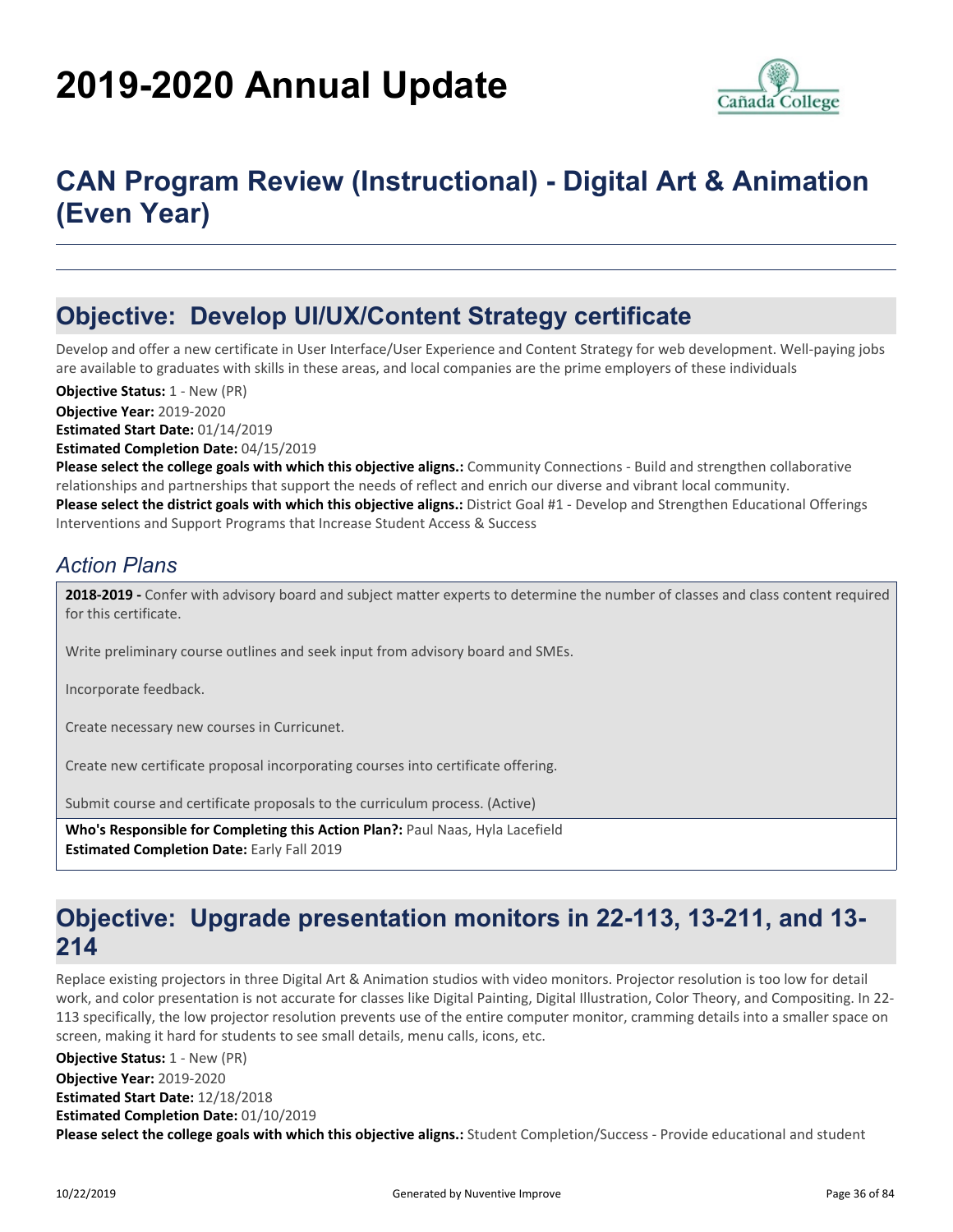services programs that highlight inclusivity diversity and equity in their mission to help students meet their unique educational goals and minimize logistical and financial barriers to success.

**Please select the district goals with which this objective aligns.:** District Goal #1 - Develop and Strengthen Educational Offerings Interventions and Support Programs that Increase Student Access & Success, District Goal #3 - Increase Program Delivery Options Including the Expanded Use of Instructional Technology to Support Student Learning and Success

### *Action Plans*

**2018-2019 -** Meet with IT and Facilities to discuss installation locations, installation options, and monitor sizes (Active)

**Who's Responsible for Completing this Action Plan?:** Paul Naas **Estimated Completion Date:** 11/2018

### *Resource Requests*

**Three 85" TV monitors at ~ \$1,700 each. -** Example: https://www.hdvisionmax.com/Samsung-85-LED-Smart-TV-4K-UltraHD-p/un85ju7100fxza.htm

**Type of Resource:** Equipment (Items Over \$5000) **Cost:** 5100

#### **Three monitor mounts at ~ \$105 each - Example:**

https://www.displays2go.com/P-28302/Swing-Out-TV-Mount-for-42-90-

Screens?utm\_source=google.pla&utm\_medium=cpc&utm\_campaign=GooglePLA&gclid=EAIaIQobChMI75i0muiz3gIVz2B-

**Type of Resource:** Supplies (Items less than \$5000) **Cost:** 315

## **Objective: Relocate Digital Art & Animation studios after new Science and Technology building opens**

Relocating DA&A studios into vacated space in existing Science and Math classrooms so that studios occupy contiguous space and are not scattered all over camps as they are currently. Ideally, faculty offices will move as well, but priority is bringing all three studios together.

**Objective Status:** 1 - New (PR)

**Objective Year:** 2019-2020 **Estimated Start Date:** 07/15/2019

**Estimated Completion Date:** 08/12/2019

**Please select the college goals with which this objective aligns.:** Community Connections - Build and strengthen collaborative relationships and partnerships that support the needs of reflect and enrich our diverse and vibrant local community., Organizational Development - Focus institutional resources on the structures processes and practices that invest in a diverse student population and prioritize and promote equitable inclusive and transformative learning.

**Please select the district goals with which this objective aligns.:** District Goal #1 - Develop and Strengthen Educational Offerings Interventions and Support Programs that Increase Student Access & Success

### *Action Plans*

**2018-2019 -** Identify studio spaces and schedule relocation of existing studios into contiguous spaces located somewhere within existing Science and Math buildings (Active)

**Who's Responsible for Completing this Action Plan?:** Paul Naas, Hyla Lacefield, Leonor Cabrera, Jamillah Moore, Facilities, IT **Estimated Completion Date:** Summer 2019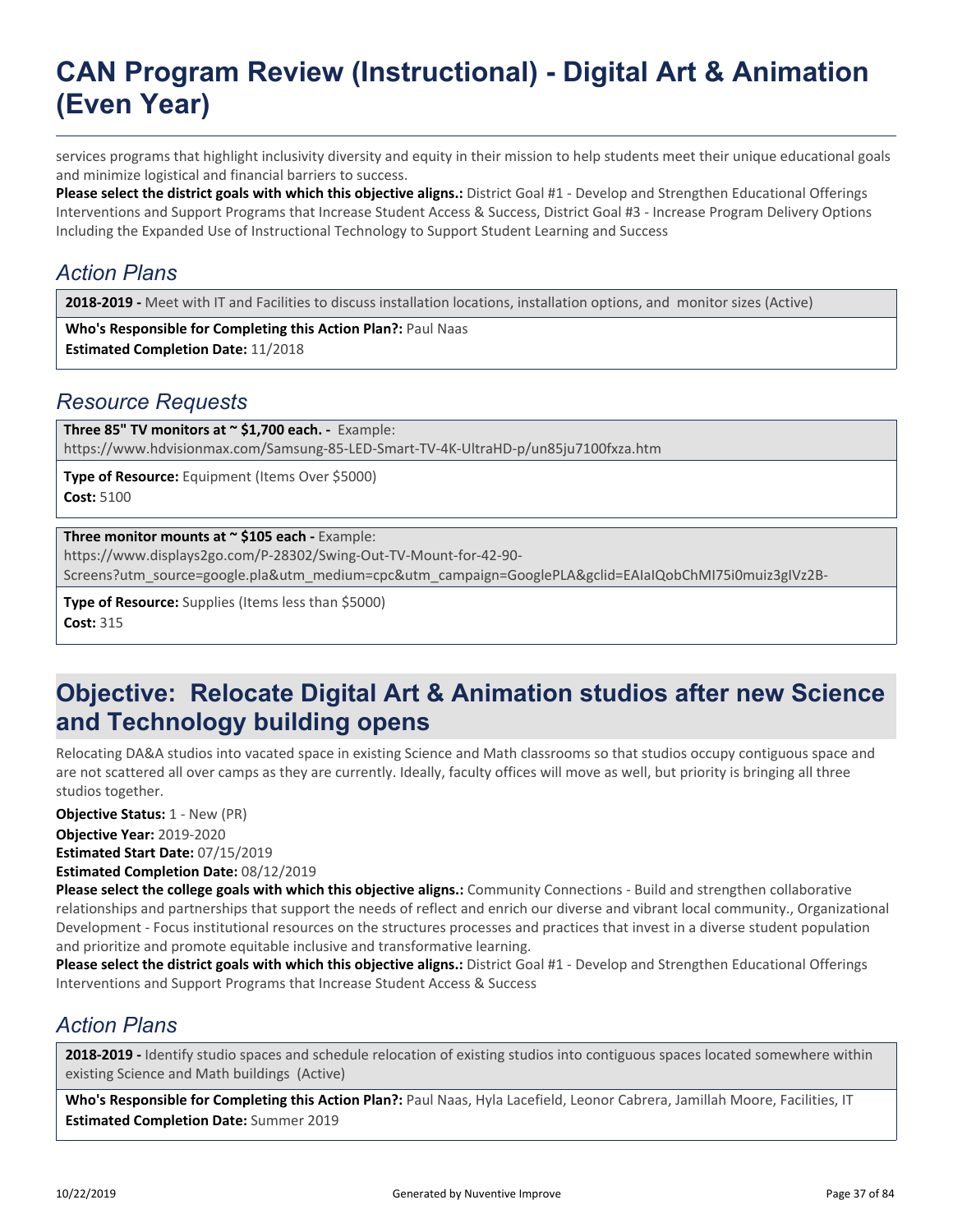### *Resource Requests*

**Relocation of furniture and equipment from existing DA&A studios into vacated space in existing Science and Math buildings**

**Type of Resource: Facilities Cost:** 20000

## **Objective: New computer and scanner for 22-113**

The computer and scanner combination in 22-113 is very old technology. The Mac that drives the scanner is at least 10 years old, and the scanner was donated by Professor Naas several years ago.

The department needs at least one large-format scanner for students who work on paper larger than 8.5x11

**Objective Status:** 1 - New (PR)

**Objective Year:** 2019-2020

**Estimated Start Date:** 05/20/2019

**Estimated Completion Date:** 08/05/2019

**Please select the college goals with which this objective aligns.:** Student Completion/Success - Provide educational and student services programs that highlight inclusivity diversity and equity in their mission to help students meet their unique educational goals and minimize logistical and financial barriers to success.

**Please select the district goals with which this objective aligns.:** District Goal #3 - Increase Program Delivery Options Including the Expanded Use of Instructional Technology to Support Student Learning and Success

### *Action Plans*

**2018-2019 -** Source PC and large-format scanner from district-approved vendors. (Active)

**Who's Responsible for Completing this Action Plan?:** Paul Naas, Hyla Lacefield, IT department **Estimated Completion Date:** Summer 2019

### *Resource Requests*

**Desktop PC -** Example:

https://store.hp.com/us/en/pdp/hp-slimline-desktop-290-

a0035z?&jumpid=cs\_con\_nc\_ns&utm\_medium=cs&utm\_source=ga&utm\_campaign=PSG\_CONS\_LGM\_DESKTOPS\_BR&utm\_conte nt=sp&adid=289683348674&addisttype=gpla&X6B99AA%23ABA&gclid=EAIaIQobChMI1P3rkeyz3gIVjvhkCh1RogM4EAQYAyABEgJz c\_D\_BwE&gclsrc=aw.ds

**Type of Resource:** Supplies (Items less than \$5000) **Cost:** 300

**Large format scanner -** Example:

https://www.bhphotovideo.com/c/product/1387810-

REG/xerox\_xdm47005m\_wu\_xerox\_documate\_4700\_simplex.html?ap=y&gclid=EAIaIQobChMIlqKw\_euz3gIVCo9-

**Type of Resource:** Supplies (Items less than \$5000) **Cost:** 600

#### **PC monitor - Example:**

https://express.google.com/u/0/product/10739257114293129918\_1402125645040995609\_125181302?utm\_source=google\_sho pping&utm\_medium=tu\_prop&utm\_content=eid-lsjeuxoeqt,eid-lcjybysgxm&gtim=CJy\_ovrMwP\_d6AEQ6ZPc-

pSV7obrARjwiMxaIgNVU0QooPeY3wUw9rrYOw&utm\_campaign=125181302&gclid=CjwKCAjwyOreBRAYEiwAR2mSkrbdQ9oKEoW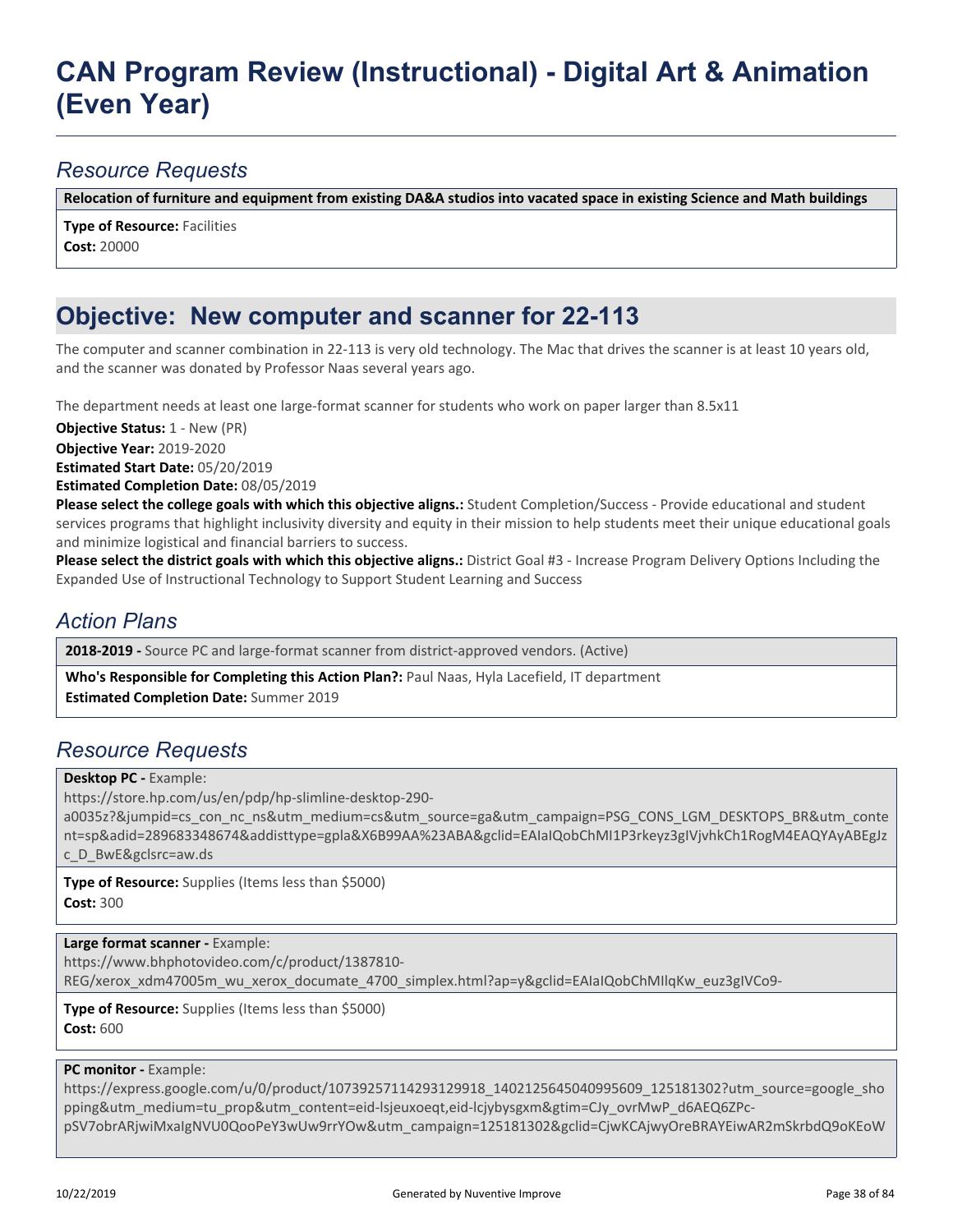VgDdG2c4XTvnnwO8Bf9ZNTuJYdBIvkW3pWlxKuzUf2BoCqKcQAvD\_BwE

**Type of Resource:** Supplies (Items less than \$5000) **Cost:** 180

## **Objective: Replace computers in traditional animation studio 13-214**

The computers in the traditional animation studio that are used by the instructor for demonstration and the students for filming are old and in need of replacement. The operating system cannot be upgraded anymore due to obsolete CPUs, and they were repurposed when the machines in 22-113 were upgraded four years ago. I estimate they've been in use for nearly 10 years, and it's time they were retired.

**Objective Status:** 1 - New (PR)

**Objective Year:** 2019-2020 **Estimated Start Date:** 05/20/2019

**Estimated Completion Date:** 07/29/2019

**Please select the college goals with which this objective aligns.:** Organizational Development - Focus institutional resources on the structures processes and practices that invest in a diverse student population and prioritize and promote equitable inclusive and transformative learning.

**Please select the district goals with which this objective aligns.:** District Goal #3 - Increase Program Delivery Options Including the Expanded Use of Instructional Technology to Support Student Learning and Success

### *Action Plans*

**2018-2019 -** Meet with IT to determine technology needs, create system specifications (Active)

**Who's Responsible for Completing this Action Plan?:** Paul Naas, IT department **Estimated Completion Date:** Fall 2018

#### *Resource Requests*

**Three PC monitors - Example:** 

https://www.bestbuy.com/site/acer-sa230-23-ips-led-fhd-monitor-

black/6051020.p?skuId=6051020&ref=212&loc=1&extStoreId=140&ds\_rl=1260666&ds\_rl=1266837&ref=212&loc=1&ds\_rl=12668 37&gclid=EAIaIQobChMIhNHZ6\_az3gIVEr3sCh3XqA7zEAkYAyABEgKZ9\_D\_BwE&gclsrc=aw.ds

**Type of Resource:** Supplies (Items less than \$5000) **Cost:** 160

#### **Three PC towers -** Example:

https://www.dell.com/en-us/shop/cty/pdp/spd/inspiron-3470-

desktop/fdcwgmsfc313s?mkwid=skVx7wX5p&pcrid=166251983483&pkw=&pmt=&pdv=c&slid=&product=FDCWGMSFC313S&pgri d=36243867583&pgrid=36243867583&ptaid=pla-350369672290&ptaid=pla-

350369672290&VEN1=skVx7wX5p,166251983483,901pdb6671,c,,FDCWGMSFC313S,36243867583,pla-

350369672290&VEN1=skVx7wX5p,166251983483,901pdb6671,c,,FDCWGMSFC313S,36243867583,pla-

350369672290&VEN2=,&VEN2=,&dgc=st&dgc=st&dgseg=dhs&dgseg=dhs&acd=1230980731501410&acd=1230980731501410&ci d=308989&st=&gclid=EAIaIQobChMIsPvdxvaz3gIVDIB-

**Type of Resource:** Supplies (Items less than \$5000) **Cost:** 400

# **Objective: 20 new Wacom Intuos Pro tablets to replace worn out**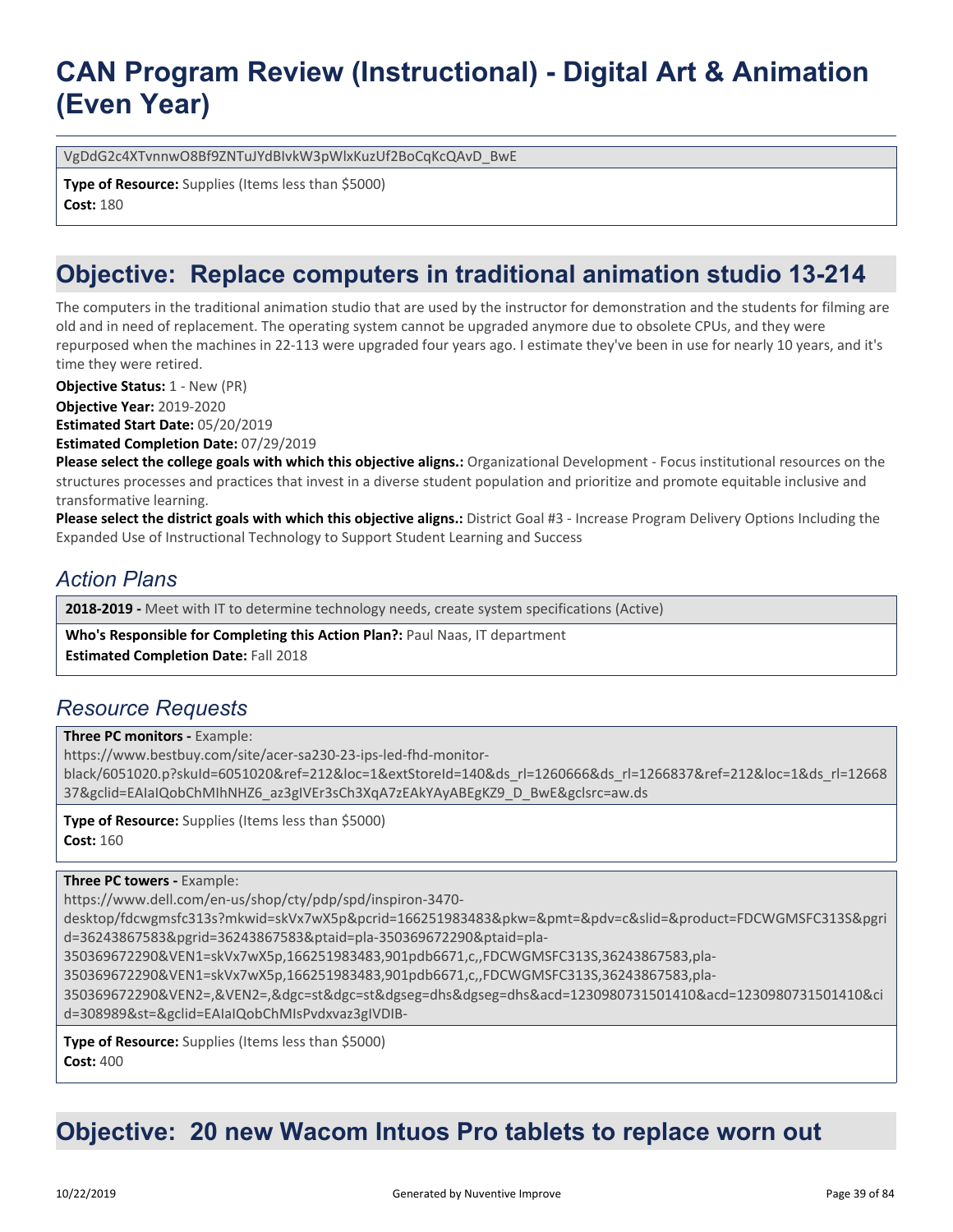## **tablets**

We have Intuos tablets dating back several versions that have reached the end of their usable life. Need to replace at least 20

**Objective Status:** 1 - New (PR)

**Objective Year:** 2019-2020 **Estimated Start Date:** 12/10/2018

**Estimated Completion Date:** 01/10/2019

**Please select the college goals with which this objective aligns.:** Student Completion/Success - Provide educational and student services programs that highlight inclusivity diversity and equity in their mission to help students meet their unique educational goals and minimize logistical and financial barriers to success.

**Please select the district goals with which this objective aligns.:** District Goal #3 - Increase Program Delivery Options Including the Expanded Use of Instructional Technology to Support Student Learning and Success

### *Action Plans*

**2018-2019 -** IT to request quote and order 20 new Intuos Pro tablets (Active)

**Who's Responsible for Completing this Action Plan?:** Paul Naas, Hyla Lacefield, IT

**Estimated Completion Date:** Winter 2018

### *Resource Requests*

**10 Intuos Pro tablets, Large size -** Replacing worn out Intuos 2 and 3 model tablets

**Type of Resource:** Equipment (Items Over \$5000) **Cost:** 5000

**10 Intuos Pro tablets, Medium size -** Replacing worn out Intuos 2 and 3 model tablets

**Type of Resource:** Supplies (Items less than \$5000) **Cost:** 3500

# **Objective: Green screen stand for shooting compositing video**

We have a green screen kit, but it didn't come with a stand to support the screen itself. Instructors have been pinning the green screen to the wall. A collapsible stand will make the kit easier to set up and take down.

**Objective Status:** 1 - New (PR)

**Objective Year:** 2019-2020

**Estimated Start Date:** 12/18/2018

**Estimated Completion Date:** 01/31/2019

**Please select the college goals with which this objective aligns.:** Student Completion/Success - Provide educational and student services programs that highlight inclusivity diversity and equity in their mission to help students meet their unique educational goals and minimize logistical and financial barriers to success.

**Please select the district goals with which this objective aligns.:** District Goal #3 - Increase Program Delivery Options Including the Expanded Use of Instructional Technology to Support Student Learning and Success

### *Action Plans*

**2018-2019 -** Source and request purchase of a support stand for our existing green screen. (Active)

**Who's Responsible for Completing this Action Plan?:** Paul Naas **Estimated Completion Date:** Winter 2018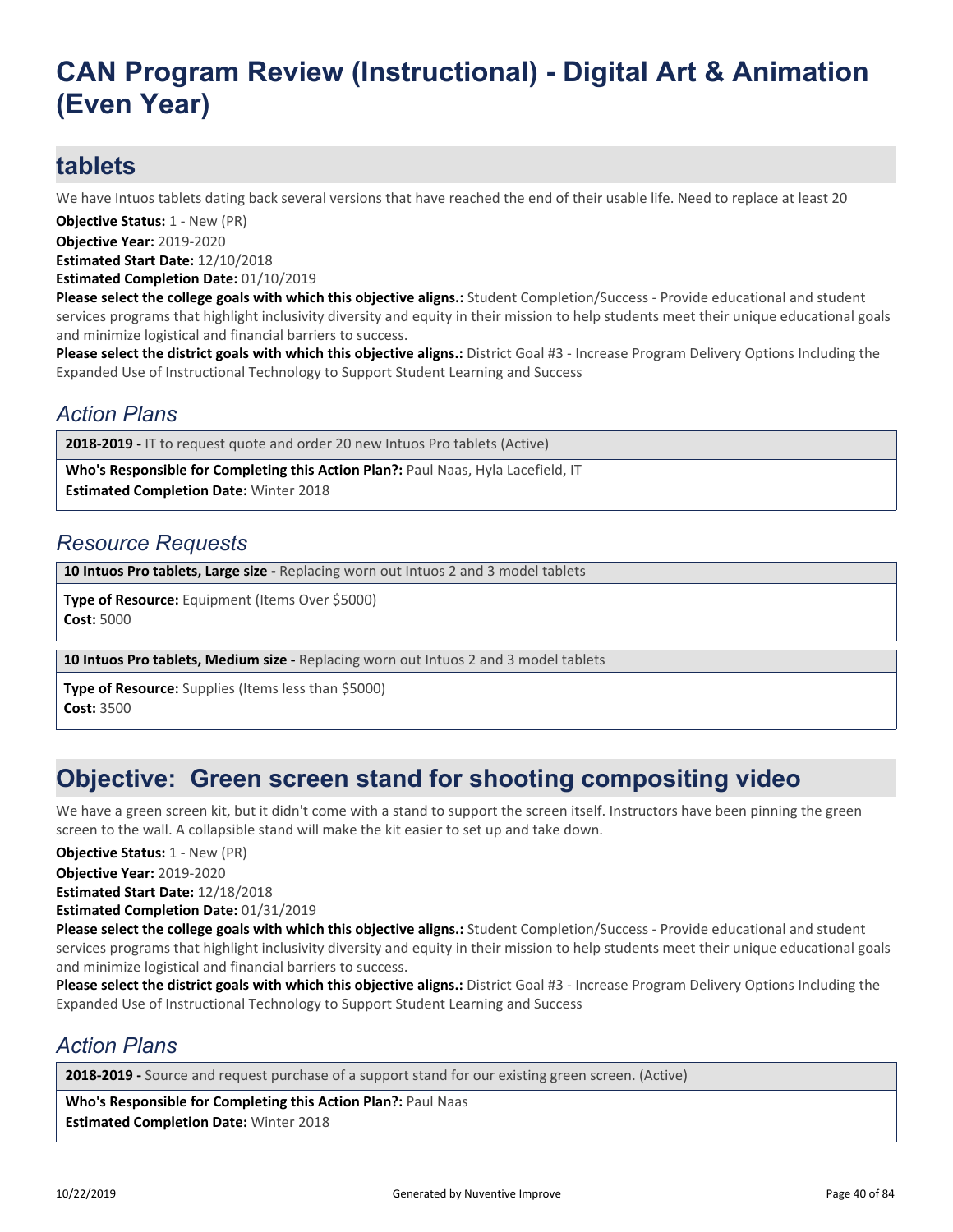### *Resource Requests*

**Support stand for green screen (used in Compositing class) -** Example:

https://www.walmart.com/ip/Limo-Studio-Photo-Video-Studio-Adjustable-Muslin-Background-Backdrop-Support-System-Stand-Cross-Bar-

LIWA18/300973836?athcpid=300973836&athpgid=athenaItemPage&athcgid=null&athznid=PWVUB&athieid=v0&athstid=CS020& athguid=1493db92-aa0-166d12503f2edd&athena=true

**Type of Resource:** Supplies (Items less than \$5000) **Cost:** 45

# **Objective: VR rig for developing VR elements of 3D animation**

VR is becoming a big part of gaming and 3D. Requesting a full VR system - headset, controllers, and computer - to allow for development of VR projects in the department.

**Objective Status: 1 - New (PR)** 

**Objective Year:** 2019-2020

**Estimated Start Date:** 01/14/2019

**Estimated Completion Date:** 08/12/2019

**Please select the college goals with which this objective aligns.:** Student Completion/Success - Provide educational and student services programs that highlight inclusivity diversity and equity in their mission to help students meet their unique educational goals and minimize logistical and financial barriers to success.

**Please select the district goals with which this objective aligns.:** District Goal #3 - Increase Program Delivery Options Including the Expanded Use of Instructional Technology to Support Student Learning and Success

### *Action Plans*

2018-2019 - Identify, source, and request quotes on VR components. IT to purchase (Active)

**Who's Responsible for Completing this Action Plan?:** Paul Naas, IT department **Estimated Completion Date:** End of Spring 2019

### *Resource Requests*

**HTC Vive headset and controllers - Example:** 

https://www.neweggbusiness.com/Product/Product.aspx?Item=9B-26-918-011&ignorebbr=1&nm\_mc=KNC-GoogleBiz-PC&cm\_mmc=KNC-GoogleBiz-PC-\_-pla-\_-VR+Headsets-\_-9B-26-918-

011&gclid=CjwKCAjwyOreBRAYEiwAR2mSkgLS5beXMb6mMhjPPDj4SYiZVmoW\_Cnxc1rykS0Zl90PjcfksCushBoCbGYQAvD\_BwE&gcl src=aw.ds

**Type of Resource:** Supplies (Items less than \$5000) **Cost:** 500

**PC monitor - Example:** 

https://express.google.com/u/0/product/10739257114293129918\_1402125645040995609\_125181302?utm\_source=google\_sho pping&utm\_medium=tu\_prop&utm\_content=eid-lsjeuxoeqt,eid-lcjybysgxm&gtim=CJy\_ovrMwP\_d6AEQ6ZPcpSV7obrARjwiMxaIgNVU0QooPeY3wUw9rrYOw&utm\_campaign=125181302&gclid=CjwKCAjwyOreBRAYEiwAR2mSkrbdQ9oKEoW

VgDdG2c4XTvnnwO8Bf9ZNTuJYdBIvkW3pWlxKuzUf2BoCqKcQAvD\_BwE

**Type of Resource:** Supplies (Items less than \$5000) **Cost:** 200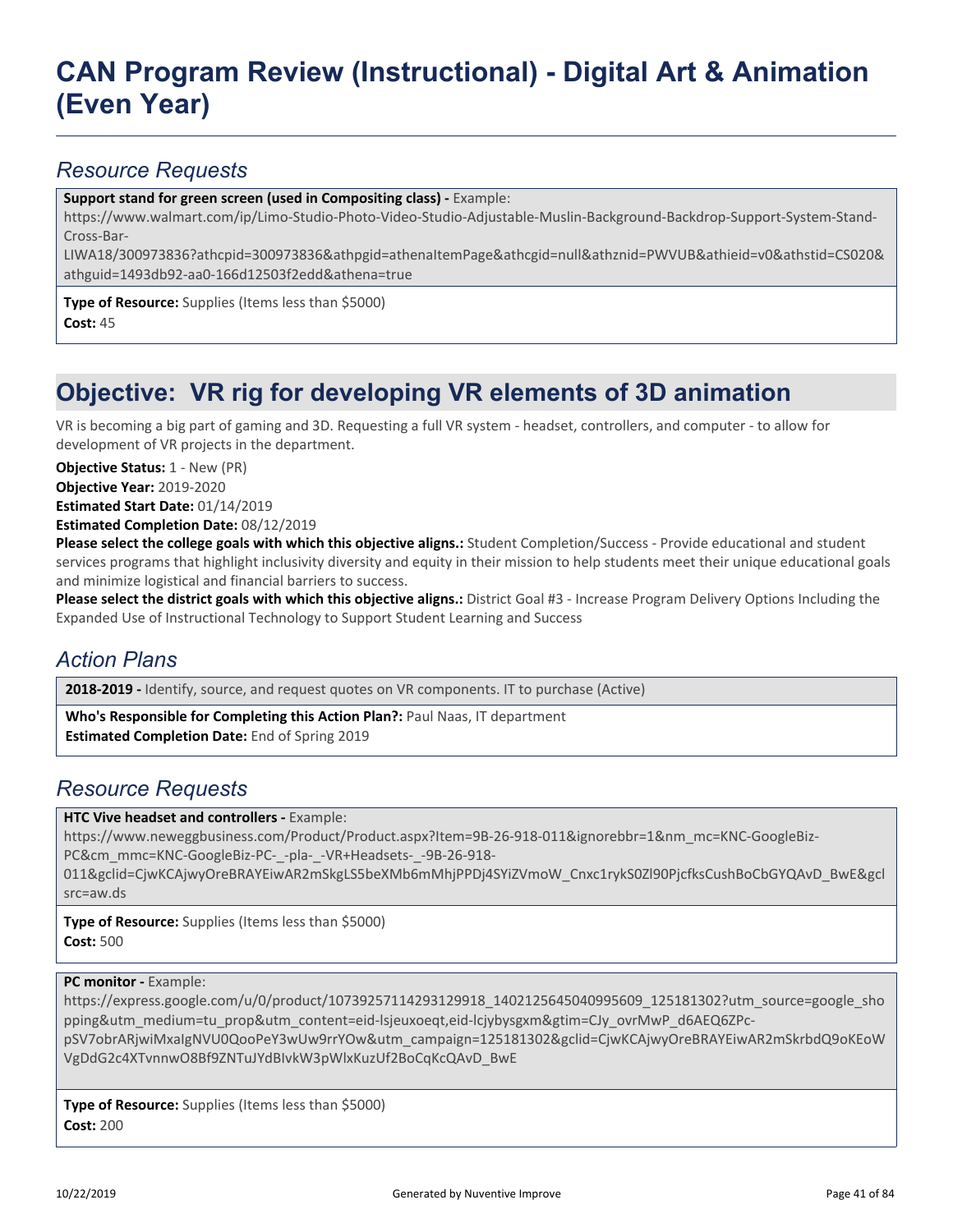#### **VR- capable PC tower -** Example:

https://www.dell.com/en-us/shop/cty/pdp/spd/alienware-aurora-r7-

desktop/dpcwxtc01h?mkwid=sE4YKQaAT&pcrid=256712733275&pkw=&pmt=&pdv=c&slid=&product=DPCWXTC01H&pgrid=5398 1611158&pgrid=53981611158&ptaid=aud-537409439212:pla-424455544503&ptaid=aud-537409439212:pla-

424455544503&VEN1=sE4YKQaAT,256712733275,901pdb6671,c,,DPCWXTC01H,53981611158,aud-537409439212:pla-

424455544503&VEN1=sE4YKQaAT,256712733275,901pdb6671,c,,DPCWXTC01H,53981611158,aud-537409439212:pla-

424455544503&VEN2=,&VEN2=,&dgc=st&dgc=st&dgseg=dhs&dgseg=dhs&acd=1230923830920560&acd=1230923830920560&ci d=312465008&st=&gclid=CjwKCAjwyOreBRAYEiwAR2mSkmpF5jfkVKXC3bg047xRqKBV7zJPD\_kRh0xotLOj095blnYfY7Gy0BoCG0wQ AvD\_BwE&lid=59673390032&VEN3=113904623016107910

**Type of Resource:** Supplies (Items less than \$5000) **Cost:** 800

## **Objective: Add 3D resin printer to our equipment**

3D printing is an important part of working in animation and 3D development. We have two filament printers. Wish to add a DLP resin printer to the mix so students can learn to use both.

**Objective Status: 1 - New (PR)** 

**Objective Year:** 2019-2020

**Estimated Start Date:** 05/20/2019

**Estimated Completion Date:** 08/05/2019

**Please select the college goals with which this objective aligns.:** Student Completion/Success - Provide educational and student services programs that highlight inclusivity diversity and equity in their mission to help students meet their unique educational goals and minimize logistical and financial barriers to success.

**Please select the district goals with which this objective aligns.:** District Goal #3 - Increase Program Delivery Options Including the Expanded Use of Instructional Technology to Support Student Learning and Success

### *Action Plans*

**2018-2019 -** Work with IT to identify and spec an appropriate printer, obtain quote, and order printer (Active)

**Who's Responsible for Completing this Action Plan?:** Paul Naas, IT department **Estimated Completion Date:** Spring 2019

#### *Resource Requests*

**3D resin printer, DLP type -** Example:

https://www.gearbest.com/3d-printers-3d-printer-kits/pp\_1848041.html?wid=1433363#goodsDetail

**Type of Resource:** Supplies (Items less than \$5000) **Cost:** 560

## **Objective: Attend Game Developer's Conference**

The annual Game Developer's Conference in San Francisco is a perfect opportunity for our full-time faculty to view the latest and greatest in game development and delivery, allowing us to adjust curriculum to meet the needs of the industry our students are training for.

**Objective Year:** 2019-2020 **Estimated Start Date:** 01/14/2019 **Estimated Completion Date:** 03/15/2019 **Objective Status:** 2 - Continuing (PR)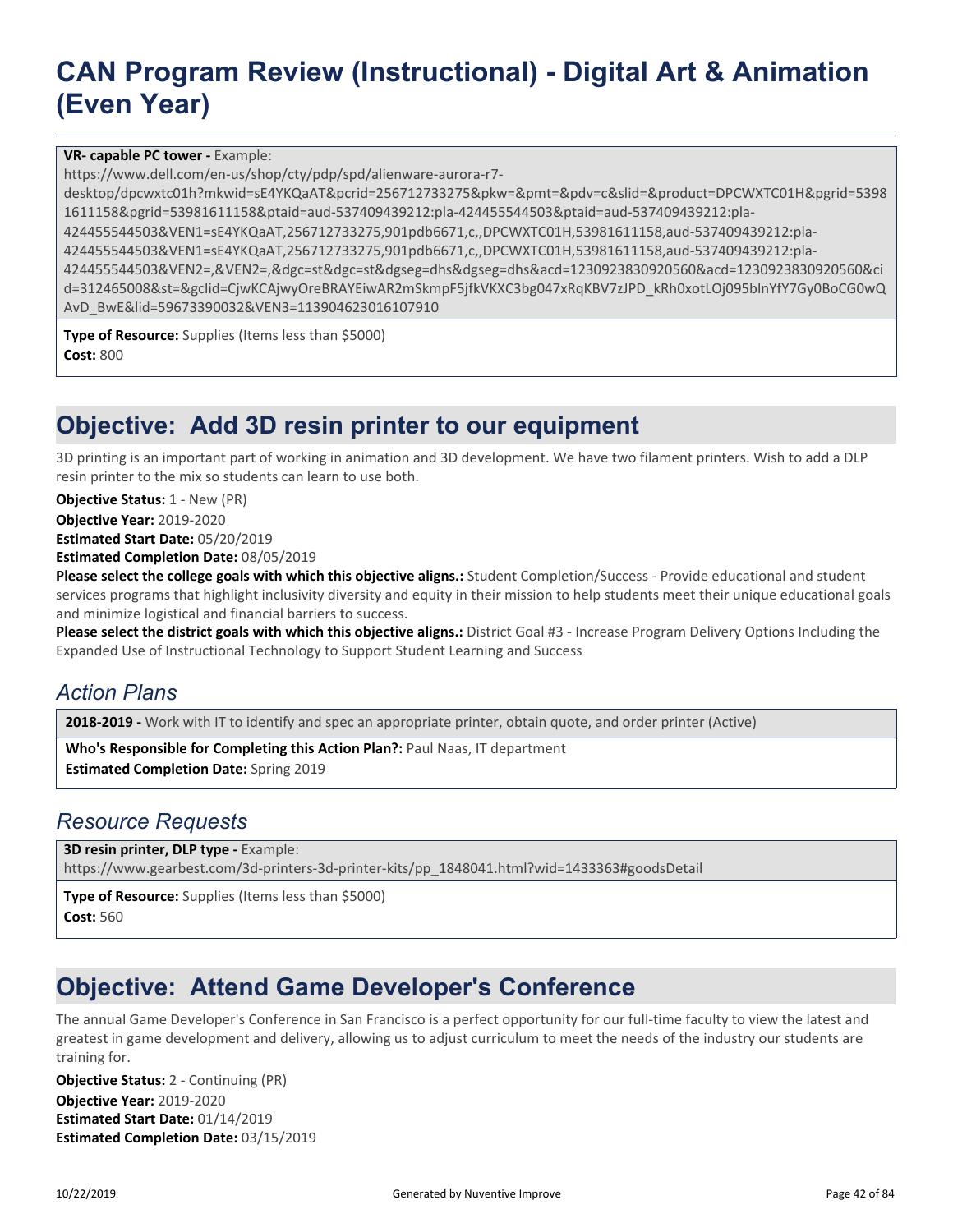**Please select the college goals with which this objective aligns.:** Community Connections - Build and strengthen collaborative relationships and partnerships that support the needs of reflect and enrich our diverse and vibrant local community. **Please select the district goals with which this objective aligns.:** District Goal #1 - Develop and Strengthen Educational Offerings Interventions and Support Programs that Increase Student Access & Success

### *Action Plans*

**2018-2019 -** Attend Game Developer's Conference and use acquired information to make changes to curriculum to meet student needs. (Active)

**Who's Responsible for Completing this Action Plan?:** Paul Naas, Hyla Lacefield **Estimated Completion Date:** Spring 2019

### *Resource Requests*

**Registration fees for Game Developer's conference**

**Type of Resource:** Professional Development **Cost:** 3000

# **Objective: Attend Infographics class at CCSF**

Professor Hyla Lacefield has requested to attend an infographics class taught at City College of San Francisco. The class addresses conveying information through graphic elements, and is very much related what we teach our students.

**Objective Status:** 1 - New (PR)

**Objective Year:** 2019-2020

**Estimated Start Date:** 01/07/2019

**Estimated Completion Date:** 06/03/2019

**Please select the college goals with which this objective aligns.:** Organizational Development - Focus institutional resources on the structures processes and practices that invest in a diverse student population and prioritize and promote equitable inclusive and transformative learning.

**Please select the district goals with which this objective aligns.:** District Goal #1 - Develop and Strengthen Educational Offerings Interventions and Support Programs that Increase Student Access & Success

### *Action Plans*

**2018-2019 -** Register for and attend Infographics class at CCSF (Active)

**Who's Responsible for Completing this Action Plan?:** Hyla Lacefield

**Estimated Completion Date:** Spring 2019

### *Resource Requests*

**Tuition reimbursement for Infographics class**

**Type of Resource:** Professional Development **Cost:** 850

# **Objective: Subscribe to SyncSketch software**

SyncSketch is a cloud-based tool that allows drawing over a .mov or .avi file. We want to add it to our teaching tools in order to give detailed, saveable feedback to the animation and motion graphics students.